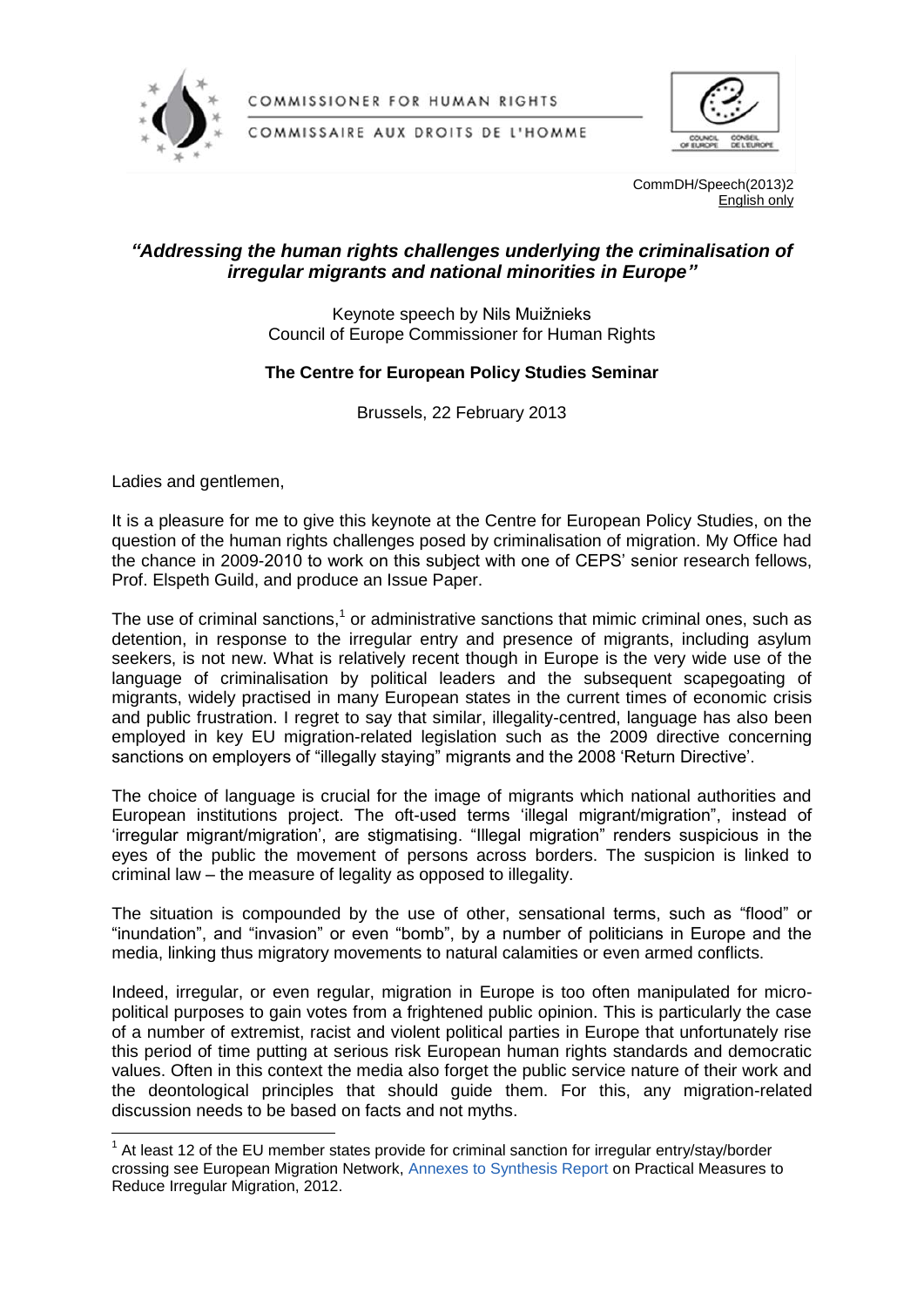Despite widely shared perceptions, data of 2010 indicate that third-country nationals in the EU area constitute only approximately 4% of the total EU population. Also, data concerning the period of 2008 to 2011 indicate that irregular migration is, in fact, in decline in many EU member states, the major migrant recipients. While in 2008 the number of third-country nationals found to be irregularly present in EU countries was around 608 000, in 2011 this number was around 470 000. Available early 2012 data concerning apprehensions of irregular migrants indicated a similar downward trend. Given the interrelation between economic growth in host countries and immigration, there are strong reasons to believe that the decrease of irregular migration inflows is one of the side effects of the current economic crisis in the Europe.

This however does not mean that all the EU member states face the same migratory pressures. Those in the south continue to be faced with considerably higher irregular, mixed migration flows and to be in dire need of effective solidarity and responsibility sharing with the other European countries.

As to states' responses, they do have a legitimate interest to control their borders and can refuse the entry and stay of non-nationals. What is often sidelined though in practice is the fact that there are binding international and European agreements, such as those concerning the right of individuals to seek asylum through fair procedures. In this regard, the principle of *non-refoulement* has been established in international law and practice in order to protect individuals from being sent back to situations which would threaten their lives or personal safety.

Migrants, including asylum seekers, are finding themselves increasingly targeted in Europe and some governments have even set quotas on how many should be found and deported through fast-track procedures. It is necessary – and important – to make clear that irregular migrants too have human rights such as freedom from ill-treatment and from the arbitrary application of the law.

I am also aware of measures taken particularly in certain south-east Council of Europe member states that *criminalize* attempts to, inter alia, enter another European state in order to seek asylum. These are retrogressive steps that jeopardise long-standing, ethical and legal principles.

For one thing, to put a criminal stamp on attempts to enter a country undermines the right to seek asylum and affect refugees. In addition, persons who have been smuggled into a country should not be seen as having committed a crime. This is an established principle of international law. There are also agreed international standards to protect persons who have been victims of human trafficking from any criminal liability.

The 1990 International Convention on the Protection of the Rights of all Migrant Workers and Members of their Families, expressly holds that if migrants are detained for violating provisions relating to migration, they should be held separately from convicted persons or persons detained pending trial. They are not criminals and should not be seen as such.

I wish to stress that criminalization is a disproportionate measure which exceeds a state's legitimate interest in controlling its borders. To criminalize irregular migrants, in effect, equates them with the smugglers or employers who, in many cases, exploit them. Such a policy causes further stigmatization and marginalization, even though the majority of migrants contribute to the development of European states and their societies. Immigration offences should remain *administrative* in nature.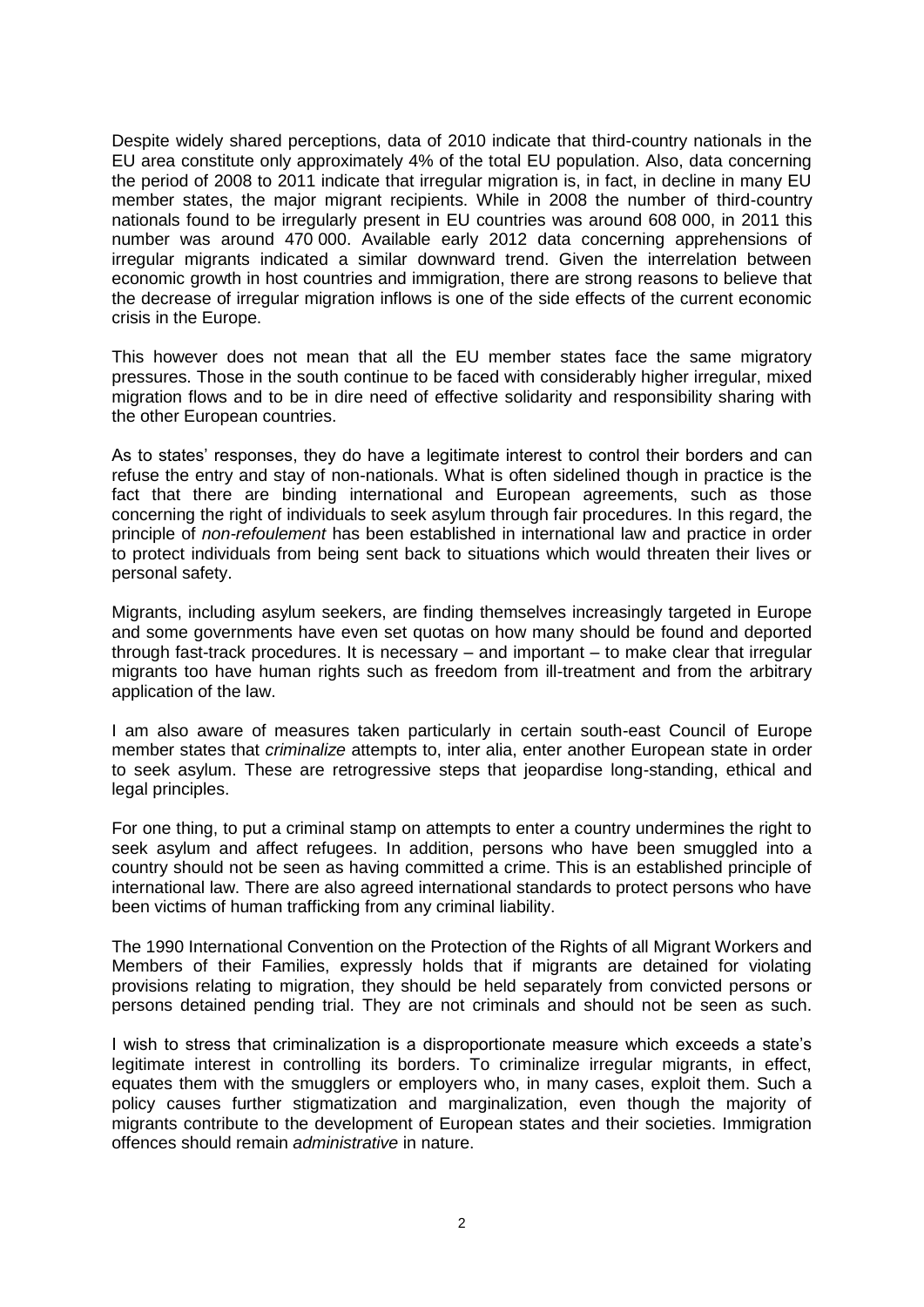There are two particular side effects which states should also bear in mind when they think about resorting to criminal law in order to control irregular immigration:

Firstly, the issue of over-burdening the court system. Courts in many European countries face serious problems of excessive length of proceedings, in violation of Article 6 of the European Convention on Human Rights. Indeed, this in turn encourages a large number of applications before the European Court of Human Rights.

Secondly, the issue of over-crowding in prisons and detention centres. Categorizing irregular migrants as "criminals" under national law entails their pre-trial and post-conviction detention. It is well-known that a number of Council of Europe member states are faced with a serious problem of overcrowding and of inhumane and degrading conditions in detention centres and prisons. Foreign nationals in administrative detention are particularly vulnerable to such abusive treatment.

In this context, I should like to reiterate my grave concern about the possibility of detaining irregular migrants in EU member states for a maximum period of 18 months. This possibility was provided for by the "Return Directive". This was an unfortunate response to the need to harmonize European policies in this area.

Depriving migrants from their liberty has not proven to be effective. It is also very costly financially for the states and traumatising for migrants and their families. I support the Council of Europe Parliamentary Assembly [Resolution 1707 \(2010\)](http://assembly.coe.int/Main.asp?link=/Documents/AdoptedText/ta10/ERES1707.htm) and call on states to incorporate into national law and practice a proper legal institutional framework to ensure that alternatives to detention are considered first, if release or temporary admission is not granted. Alternatives such as registration and reporting or controlled release to individuals, family members, or non-governmental organisations, are feasible and easily reconcilable with human rights standards.

Political decision-makers should not lose the human rights perspective in this discussion and should try to formulate a rational long-term strategy. Such an approach has to include the need for migrant labour to perform the jobs which nationals very often refuse to take. In other words, European states should face up to the reality that irregular migrants are working because migrant labour is needed in a number of sectors, such as computer and information technology, agriculture, tourism and health care.<sup>2</sup>

Migration is a social phenomenon which requires multi-lateral and intelligent action by states. Irregular migration has increased and thrived not only because of underdevelopment in migrants' countries of origin.

Another root cause is the lack of clear immigration mechanisms and procedures which can respond to labour demands through regular migration channels, and the lack of comprehensive and efficient mechanisms of cooperation between receiving states on the one hand, and, on the other, sending and transit states. Thus I welcome the European Commission's willingness to promote a migration-related dialogue with Turkey, a country that plays a pivotal role for migration management in Europe.

Drawing upon the important guidelines contained in the Council of Europe [Parliamentary](http://assembly.coe.int/main.asp?Link=/documents/adoptedtext/ta03/erec1618.htm#_ftn1)  [Assembly's Recommendation 1618 \(2003\)](http://assembly.coe.int/main.asp?Link=/documents/adoptedtext/ta03/erec1618.htm#_ftn1) and [Resolution 1509 \(2006\)](http://assembly.coe.int/Main.asp?link=/Documents/AdoptedText/ta06/ERES1509.htm) regarding irregular migrants, European states should endeavour to establish transparent and efficient legal immigration avenues, as a way out of irregular migration routes.

 2 European Integration Forum, [Background paper](http://www.eesc.europa.eu/resources/docs/background-paper_8thforum.pdf) on "The contribution of migrants to economic growth in the EU", October 2012.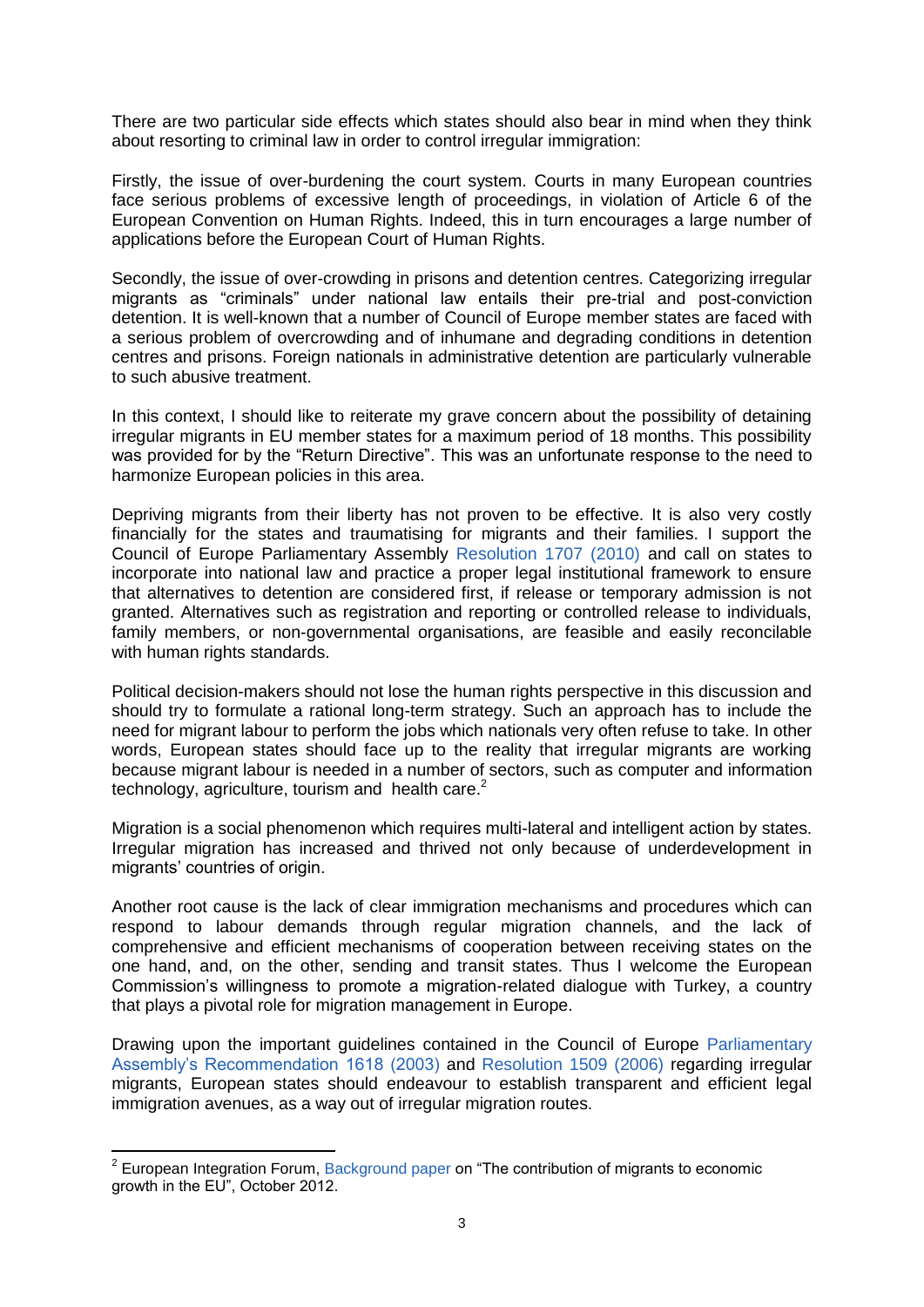Such efforts may well benefit from member states' accession to the 1990 International Convention on Migrant Workers, the most comprehensive, international treaty on migrant workers reaffirming and establishing basic human rights norms for regular and irregular migrants. To date it has been ratified by few European states, even though many European countries actively participated in its drafting. Ratification and implementation of this treaty will enhance the effective protection of all migrant workers' human rights which should be an absolute priority for every state's migration policy and practice.

\*

Migration criminalization is compounded when it targets national minorities. This has been in particular the case of Roma migrants in Europe, at the level of both host countries and countries of origin. The harsh and questionable, from a human rights point of view, responses and practices in recent years against Roma migrants in some European countries, such as Italy and France, have been widely debated. What needs though to be even more debated, analysed and acted upon is the situation of Roma migrants in their countries of origin, especially those in the Western Balkans, that aspire to become EU member states.

Measures such as imprisonment for a failed attempt to seek asylum in another European state, repossession of travel documents or automatic exit bans in cases of forced returns from EU states or even suspicion of possible misuse of visa-free travel regime in the EU, targeting in practice Roma migrants, give rise to serious human rights-related concerns and leave many more unanswered in the countries of origin. Such concerns are echoed in the November 2012 judgment of the European Court of Human Rights in the case of *Stamose v. Bulgaria*, concerning the automatic exit ban imposed on a Bulgarian national who had breached the immigration law of another state. The Court found in this case a violation of the applicant's freedom of movement as enshrined in the European Convention on Human Rights.

There is a dire need to tackle the root causes of Roma migration in Europe. Most of the countries of Roma migrant origin, especially in the region of former Yugoslavia, and a number of central and eastern European states that are now EU members, suffer from longstanding structural, institutional shortcomings that make difficult the full enjoyment of human rights by all community members.

Certain national minorities, especially Roma, continue to suffer from overt, often institutionalized, discrimination and social exclusion. The fact that Roma are overrepresented in the category of Western Balkan asylum seekers in the EU reflects their plight on the ground and calls for the source countries', as well as the EU's, alert and sensitization.

Many of those who have moved to and sought asylum in the EU have done so because of a genuine experience of physical and/or economic insecurity. They have wanted to get away from injustices and/or poverty and abject misery that I have witnessed during my visits.

Effective protection of national minority members, including the Roma, needs to be part and parcel of the necessary institutional reforms in the Western Balkan countries that are still transiting from wars and instability to stability and long-term security. I welcome the European Commission's and states' position that 'assistance to minority populations, in particular Roma communities, should be increased and more targeted in the countries of origin'.

The multi-ethnic nature of all countries in this region call for the adoption by determined and wise political leaderships of positive, socially and politically inclusive measures benefitting all